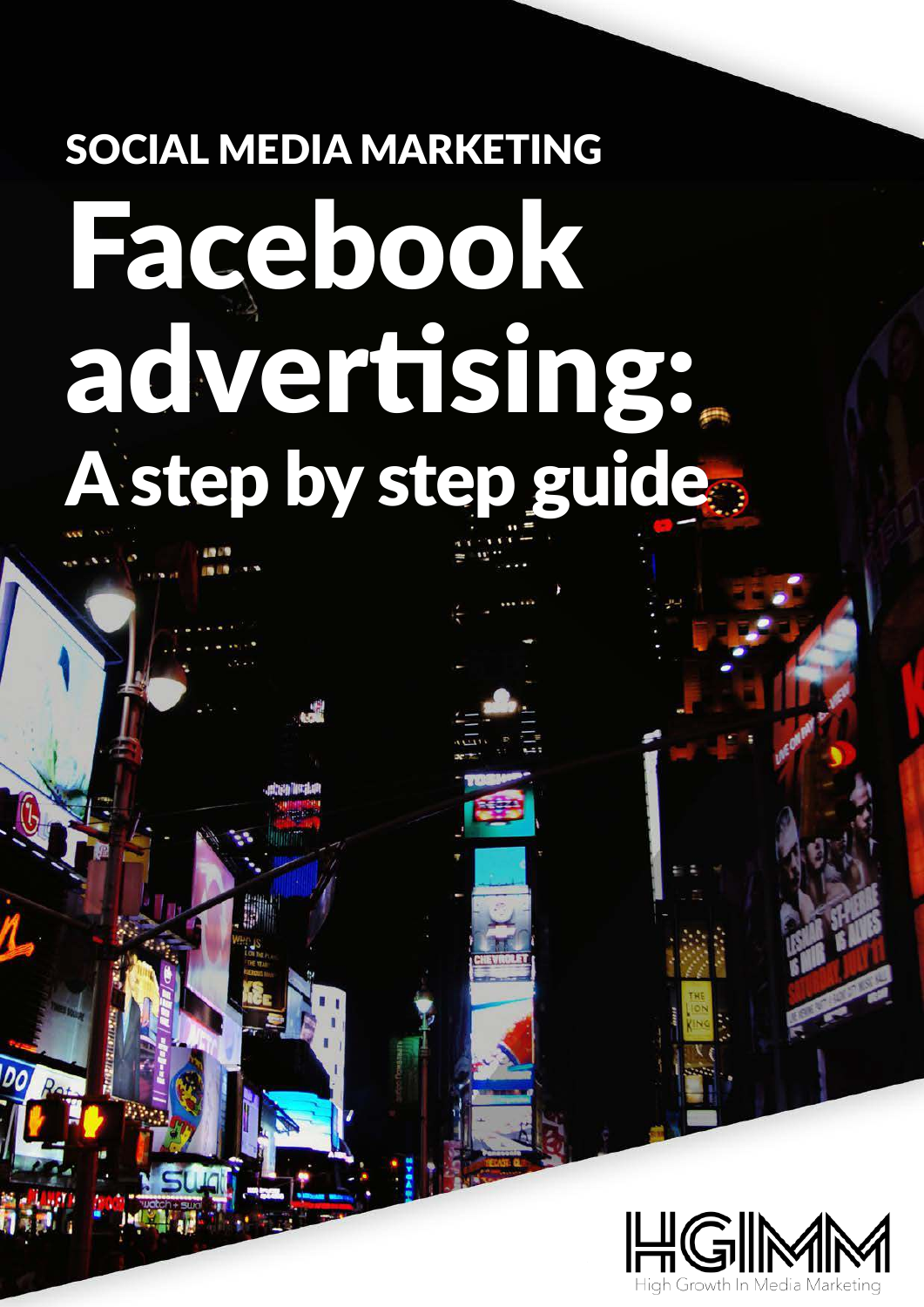## **Advertising and marketing strategies**

### (i) Note

Facebook has over 1.4 billion users and more than 900 million visits each day.

## **When considering advertising and marketing strategies, if Facebook ads aren't on your list . . . they should be.**

They provide a seeming endless, and most importantly, interactive source of potential customers. But having said that, it's not really the ability to reach the masses that makes Facebook advertising so powerful. It's the ability to narrowly target specific audiences by location, age, interests, and more, that makes Facebook so effective, and why it should be a mainstay in your future marketing budgets.

Maybe you haven't used it yet because it seems too complicated. Or maybe you just thought you didn't have the time to figure out all the details. Whatever the reason, let's put that behind us and get going, because it's easier than you might think to get started.

If you already have a Facebook page established you will notice the options to promote your page and website right on your page like below:

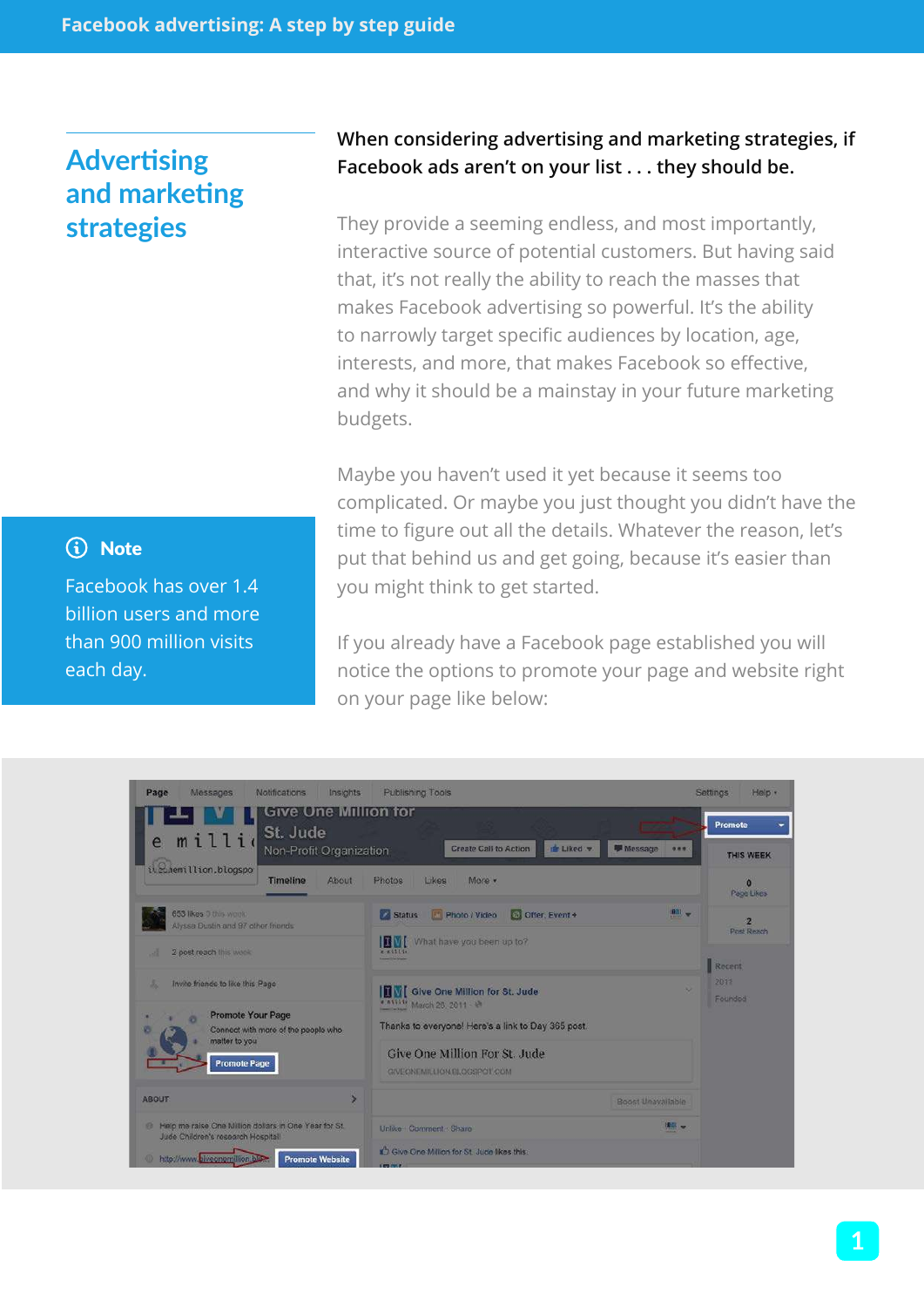|                | The ad creation |
|----------------|-----------------|
| <b>process</b> |                 |

If you decide to select one of the options above, it will take you straight into the ad creation process for Page Promotion or Website Promotion.

But if you'd like to access all of your options for advertising you can go to the main advertising menu by selecting Create Ad on the left side of your home screen under the PAGES section:



# **This is where all the magic happens!**

As you can see there are multiple avenues to explore depending on what you are trying to accomplish. And the nice thing about it, is that Facebook makes it very easy and intuitive to walk through each process. You'll notice as you select each option Facebook generates a preview at the bottom of the page for you to see what your ad will look like before moving forward.

| STEP 1: CREATE YOUR CAMPAIGN                                          |
|-----------------------------------------------------------------------|
| Choose the objective for your campaign<br>Help: Choosing an Objective |
| Boost your posts<br>临                                                 |
| Promote your Page                                                     |
| Send people to your website<br>斛                                      |
| Increase conversions on your website<br>自治                            |
| Get installs of your app<br>53                                        |
| Increase engagement in your app<br><b>SP</b>                          |
| Reach people near your business<br>Я.                                 |
| Raise attendance at your event<br>虱                                   |
| Get people to claim your offer<br>e                                   |
| <b>EXICE Cet video views</b>                                          |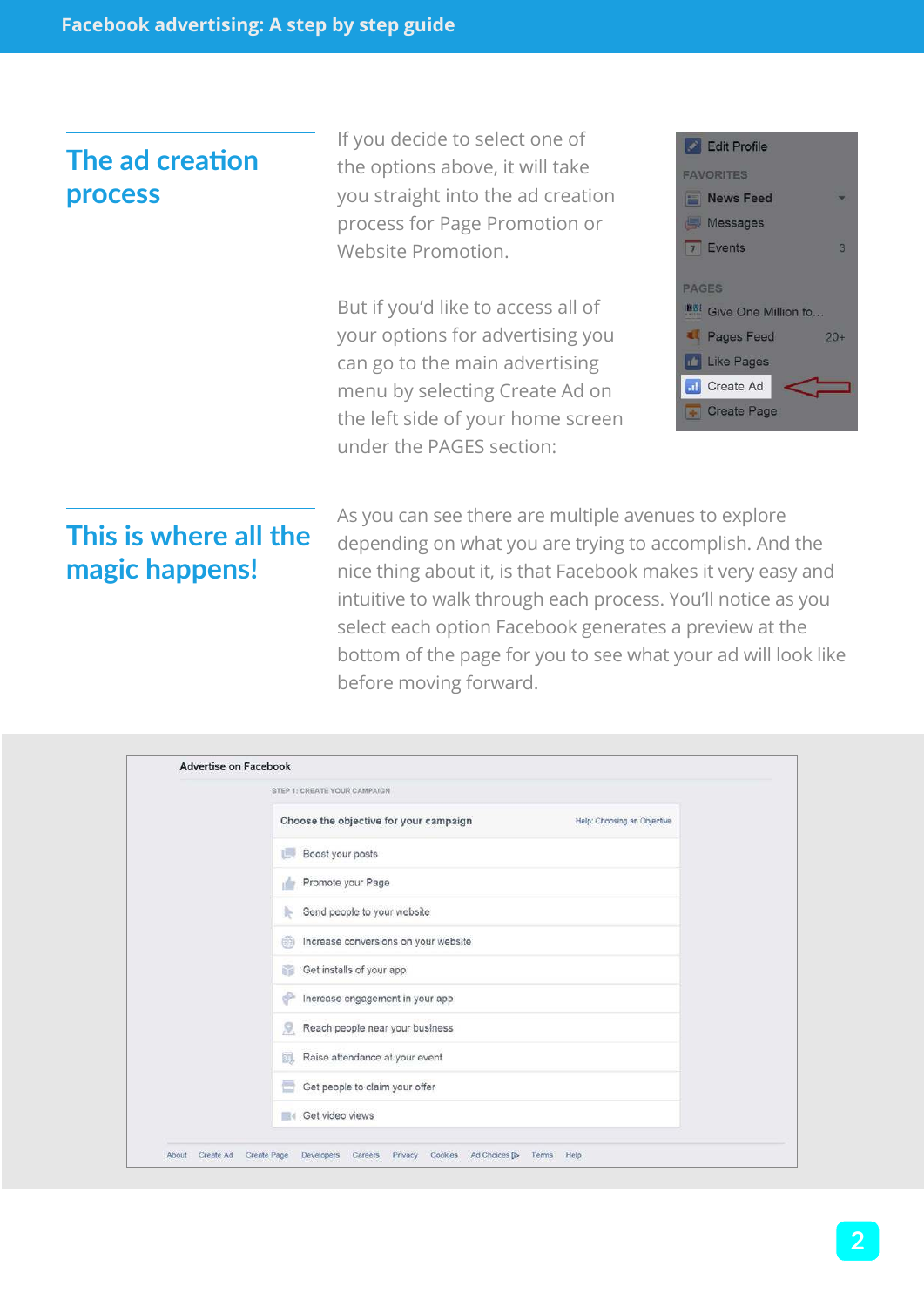# **The Benefits**



# **Let me take a minute to briefly explain each option and how they may benefit your business.**

| <b>Boost your posts</b>        | This option is to basically get your post out there for more<br>people to see and engage with your page posts. Nobody<br>likes talking to themselves, so this is a good method to<br>increase likes, comments, and exposure of each post you<br>make. Maybe you have a specific post you want everyone to<br>see. This would be the approach for that. |
|--------------------------------|--------------------------------------------------------------------------------------------------------------------------------------------------------------------------------------------------------------------------------------------------------------------------------------------------------------------------------------------------------|
| <b>Promote your page</b>       | This is like the above scenario, only instead of just focusing<br>on one post, you are directing people to your page, or<br>encouraging people to like your page. This is a great option<br>when you want to build general exposure for your business<br>and build the number of likes for your page.                                                  |
| Send people to your<br>website | Pretty self-explanatory here If you have a Facebook page,<br>chances are you have a website for your business. This is a<br>great option for sending people directly to a landing page of<br>your choice.                                                                                                                                              |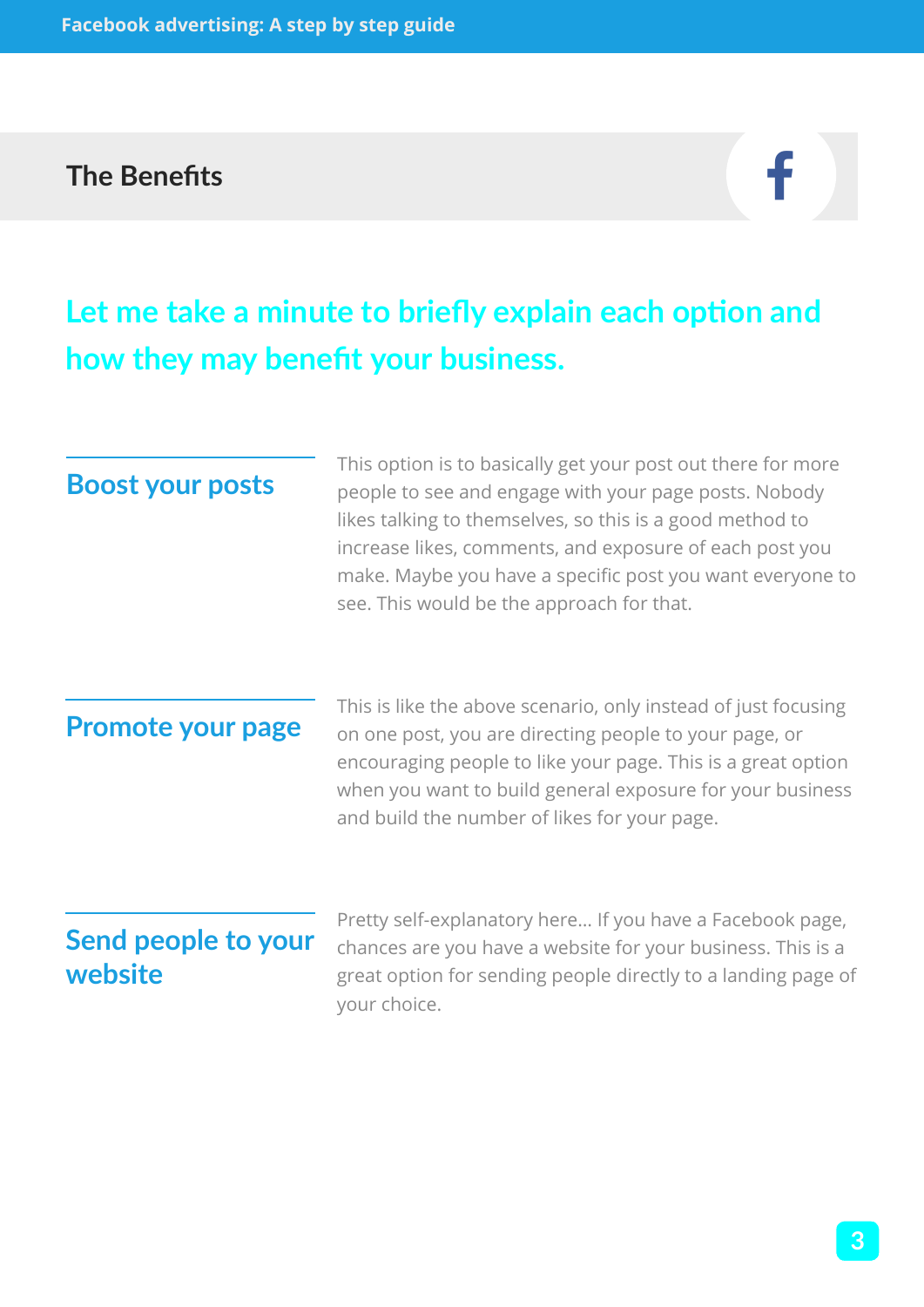| <b>Increase conversion</b><br>on your website | Sort of like sending people to your website, this ad option is<br>a link to a specific webpage. However, this is used more for<br>sending customers directly to a purchase option. With this<br>ad, Facebook provides a conversion pixel that you install in<br>the HTML of your site. This way Facebook can track who is<br>actually buying your product, and then target the Facebook<br>ad to similar users, thus increasing the effectiveness of<br>your ad, and increasing your conversions from Facebook<br>advertising. |
|-----------------------------------------------|--------------------------------------------------------------------------------------------------------------------------------------------------------------------------------------------------------------------------------------------------------------------------------------------------------------------------------------------------------------------------------------------------------------------------------------------------------------------------------------------------------------------------------|
| <b>Get installs of your</b><br>app            | Again this one's pretty straight forward. If you have an app<br>you are looking to get in front of people, this is the option<br>for you. It will send them to the store where they can<br>purchase it.                                                                                                                                                                                                                                                                                                                        |
| <b>Increase engagement</b><br>in your app     | This is a way to get people talking about and using your<br>app.                                                                                                                                                                                                                                                                                                                                                                                                                                                               |
| <b>Reach people near</b><br>your business     | If you are a local business with not much reach beyond your<br>city, this is the option for you. This allows you to focus on<br>clients nearby.                                                                                                                                                                                                                                                                                                                                                                                |
| Raise attendance at<br>your event             | If you are trying to promote an event, or increase the<br>number of attendees, this option allows users first of<br>all know about the event, and second, confirm they are<br>coming.                                                                                                                                                                                                                                                                                                                                          |
| <b>Get people to claim</b>                    | Do you have a promotion going on?                                                                                                                                                                                                                                                                                                                                                                                                                                                                                              |
| your offer                                    | Do you have a discount or sale about to happen?                                                                                                                                                                                                                                                                                                                                                                                                                                                                                |
|                                               | Do you want to offer coupons to your customers?                                                                                                                                                                                                                                                                                                                                                                                                                                                                                |
|                                               | If so, this is the ad for you.                                                                                                                                                                                                                                                                                                                                                                                                                                                                                                 |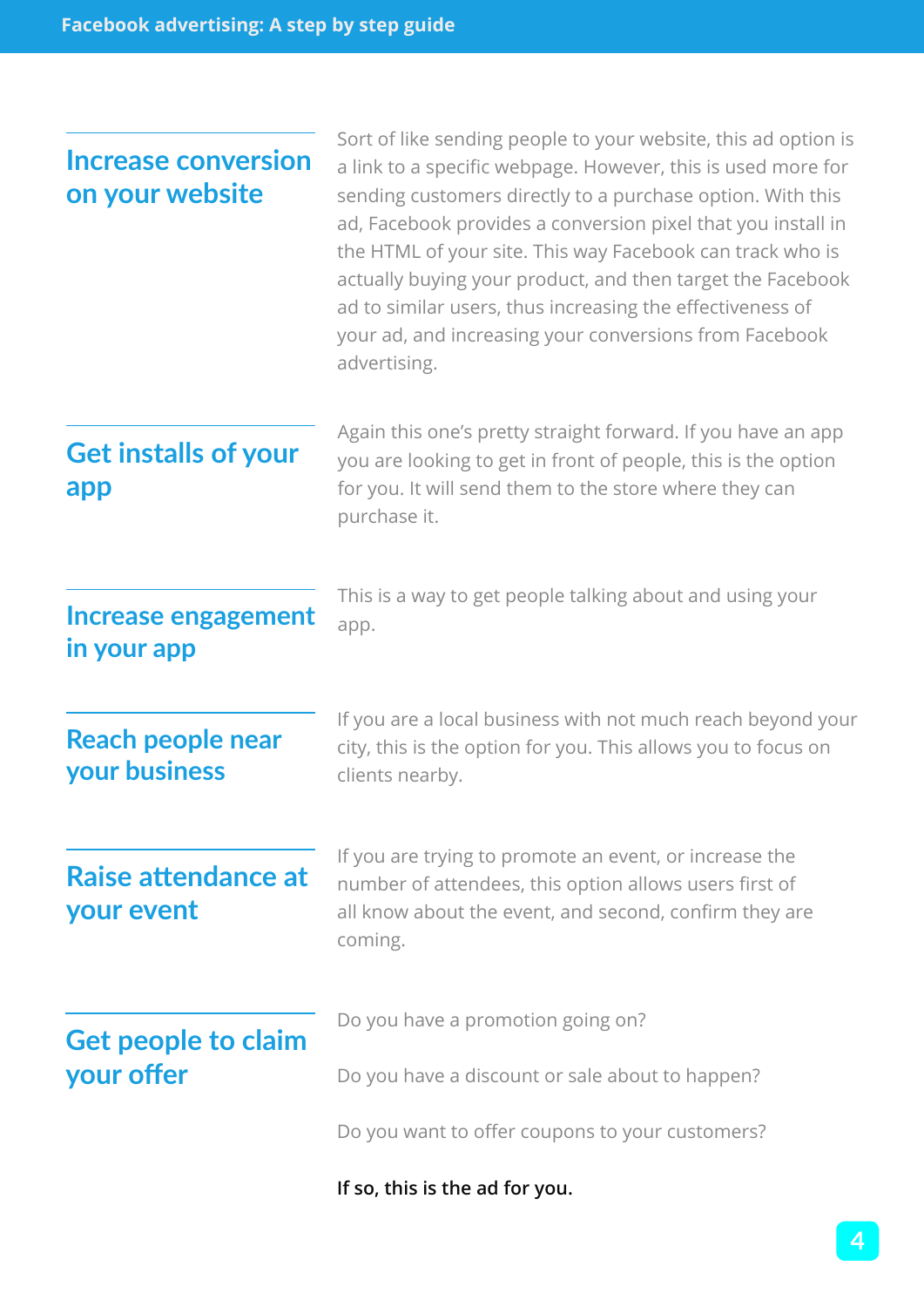## **Get video views**

Videos are a perfect way to get likes, and attract new fans to your page and business.

Making well edited and entertaining videos can bring significant recognition and attention to your business. Make sure to include your contact information at the end and a call to action, and then advertise with this option on Facebook. You will see a noticeable response!

It's easy to create videos and the equipment is in nearly every everyone's pocket! Your iPhone or Android phone is perfect as a video camera, and Microsoft Windows comes with Movie Maker which makes producing professional video a doddle.

Create your own YouTube channel by signing up at YouTube.com and following the instructions. You can search for your own videos and schedule them via the Content Research section of the control panel.

As you can see, each option has its own advantages and uses.

As we've mentioned, all of them are very easy to set up, so we will pick just one to run through the steps and give you a feel for the process.

#### **Let's go with promote your page.**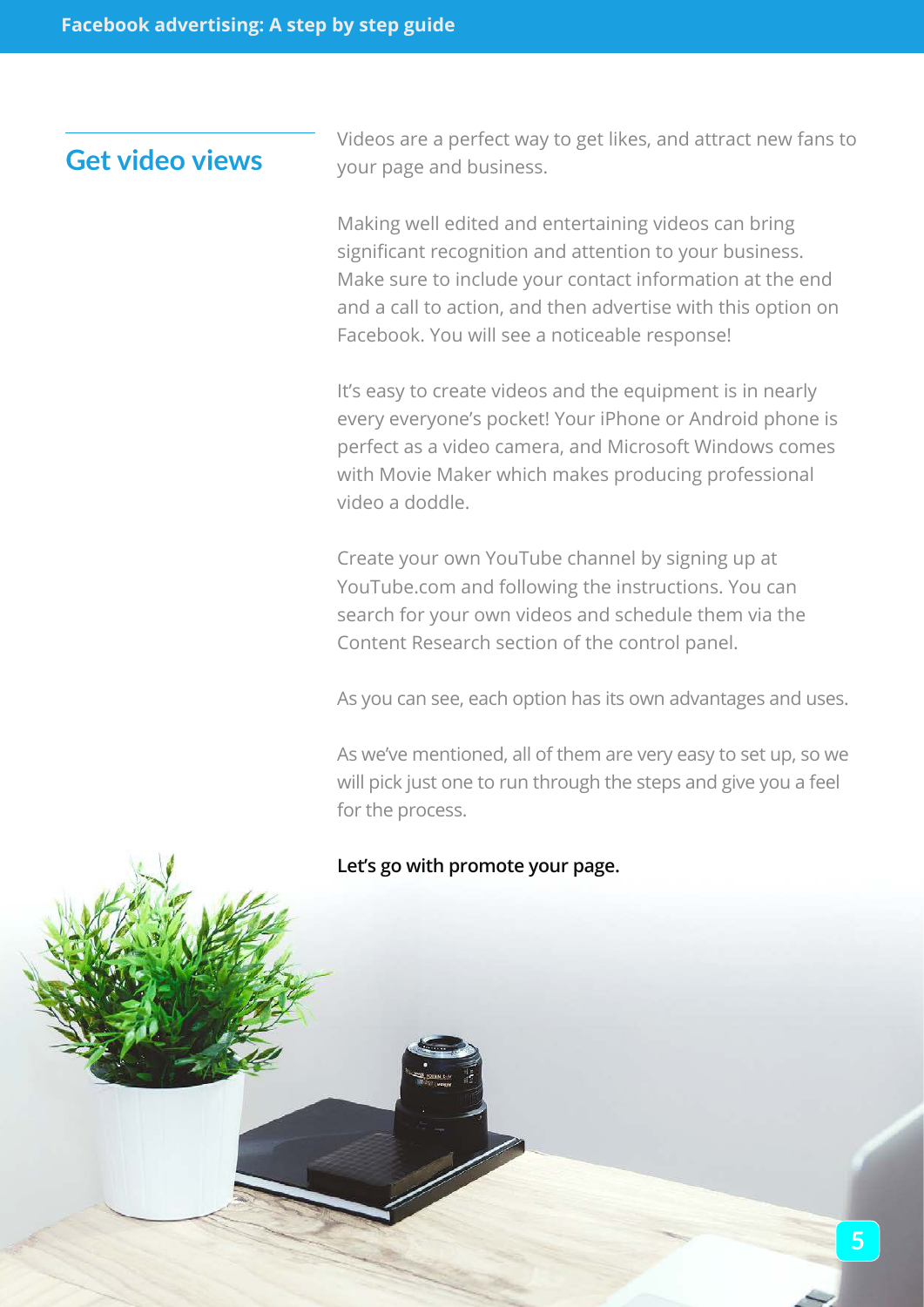# **Once you make your choice, you'll be taken to a page where you walk through 4 simple steps to place your ad.**

## **Step 1 Choose your campaign name**



## **Step 2 Verify your account information**

|                              |                                                                  | Help: Ad Account Overview                                                                                                |
|------------------------------|------------------------------------------------------------------|--------------------------------------------------------------------------------------------------------------------------|
| <b>Account Country</b>       | United States +                                                  | Currency and Time Zone<br>All your ads billing and reporting data will                                                   |
| Currency<br><b>Time Zone</b> | US Dollars 4<br>America/Denver 4                                 | be recorded in this currency and time<br>zone. To change these in the future,<br>you'll need to create a new ad account. |
|                              | UTC TIME<br>LOCAL TIME<br>06/08/2015 4:54AM<br>06/07/2015 9:54PM |                                                                                                                          |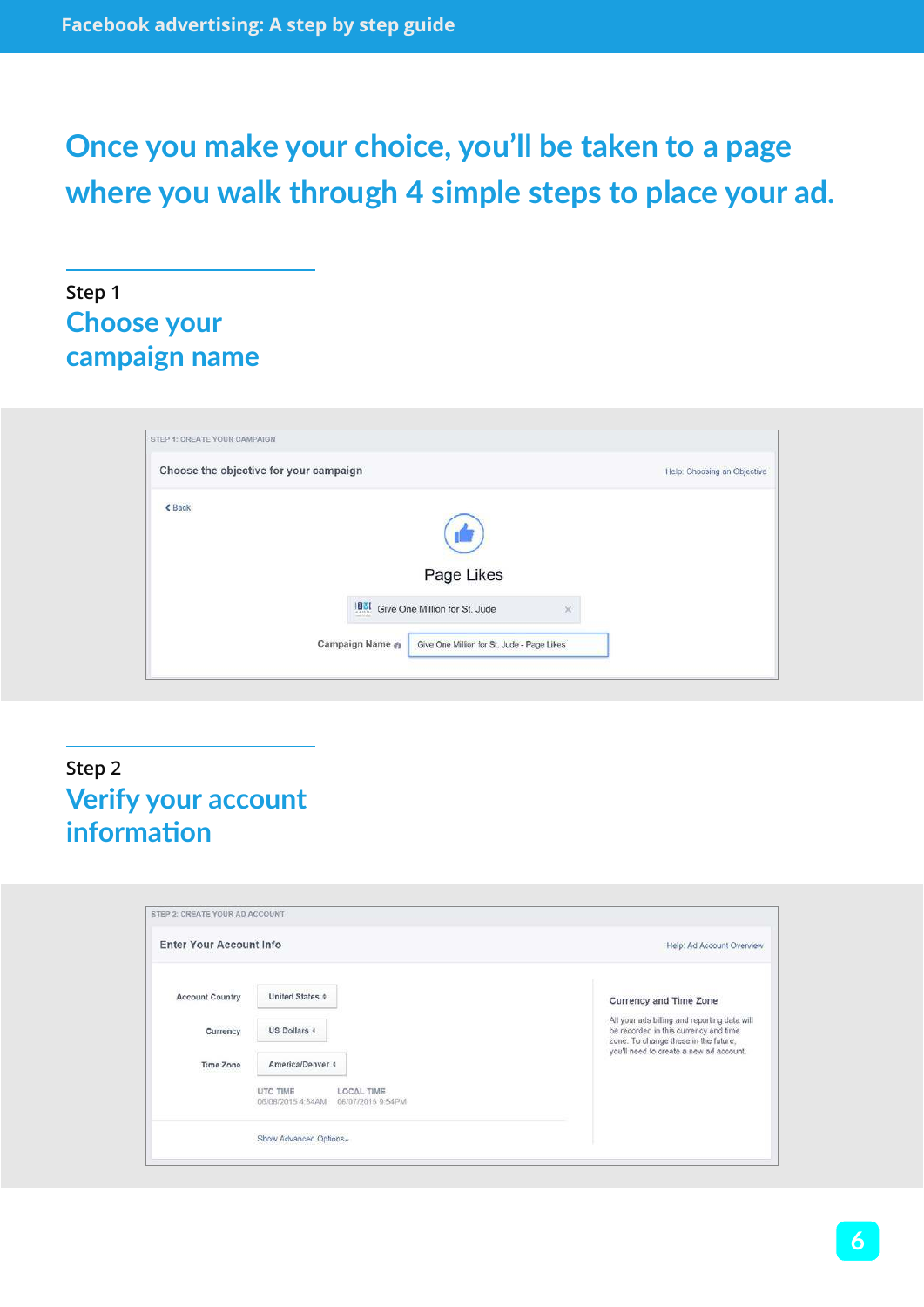#### **Step 3**

## **Determine who you would like to target with this ad and set your budget**

This is your chance to really make your advertising work best for you. Try to find that fine balance between reaching a large audience while still targeting specific groups enough so that those who see your ad are actually interested in clicking on it. The nice thing Facebook does for you is provide an Audience Definition.

See that speedometer thing over to the right?

#### **That's what I'm talking about.**

It is even color coded to show you what is optimal for best results.

And then when it comes to budget, just make sure you input what you feel comfortable spending. You can set it by day or by total lifetime amount, whatever works best for you.

|                                      | Who do you want your ads to reach?                                      |                           | Help: Choose Your Audience                                                                         |
|--------------------------------------|-------------------------------------------------------------------------|---------------------------|----------------------------------------------------------------------------------------------------|
| <b>NEW AUDIENCE</b><br>$\rightarrow$ |                                                                         |                           |                                                                                                    |
| Locations @                          | C.<br>All C<br>Add a country, state/province, city, ZIP, DMA or address |                           | <b>Audience Definition</b><br>Your audience<br>selection is fairly<br>broad.                       |
| Age @                                | Everyone in this location -<br>$18 -$<br>$65+ -$                        |                           | Broad<br>Specific<br><b>Types of Targeting</b>                                                     |
| Gender @                             | Women<br>All<br>Men                                                     |                           | Locations: Show ads in areas where<br>$\ddot{\phantom{1}}$<br>you want to do business.             |
| O.                                   |                                                                         |                           | Demographics: Choose your<br>$\bullet$ :<br>audience based on age, gender,<br>education, and more. |
|                                      | Search interests                                                        | <b>Suggestions Browse</b> | Interests: Reach peopel based on<br>$\bullet$<br>their interests and activities on<br>Facebook.    |
| Interests @                          |                                                                         |                           |                                                                                                    |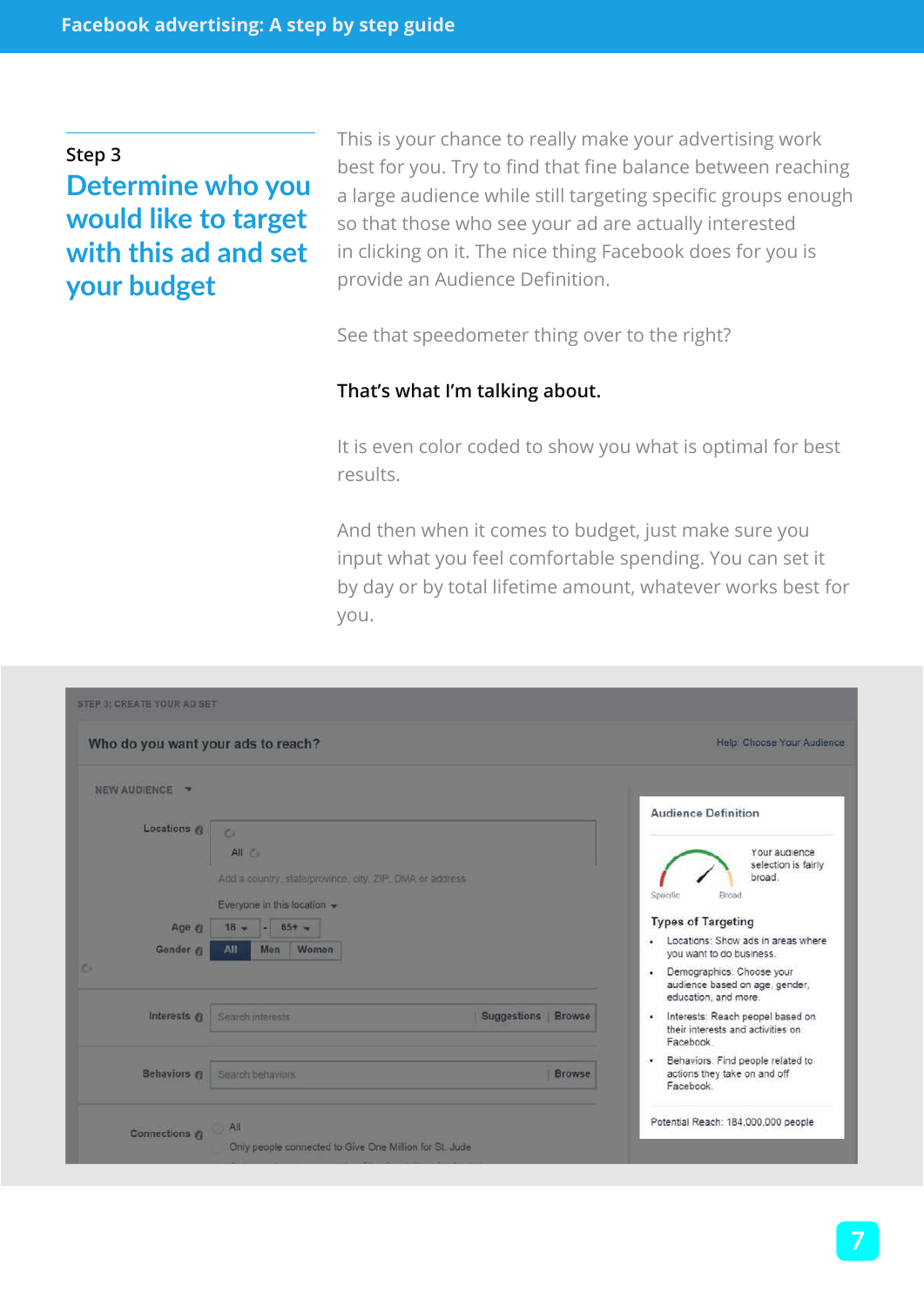## **Step 4 Decide what picture or video to include in the ad**

Other than deciding the target audience, these two options are really what make or break the ad. Video tends to convert better, but there's a lot to be said about a good picture as well. Make sure you own the rights to any picture you upload, and make sure you edit the pictures with tablet and phone users in mind as well.

Now all you have to do is review your order and then Place the order!